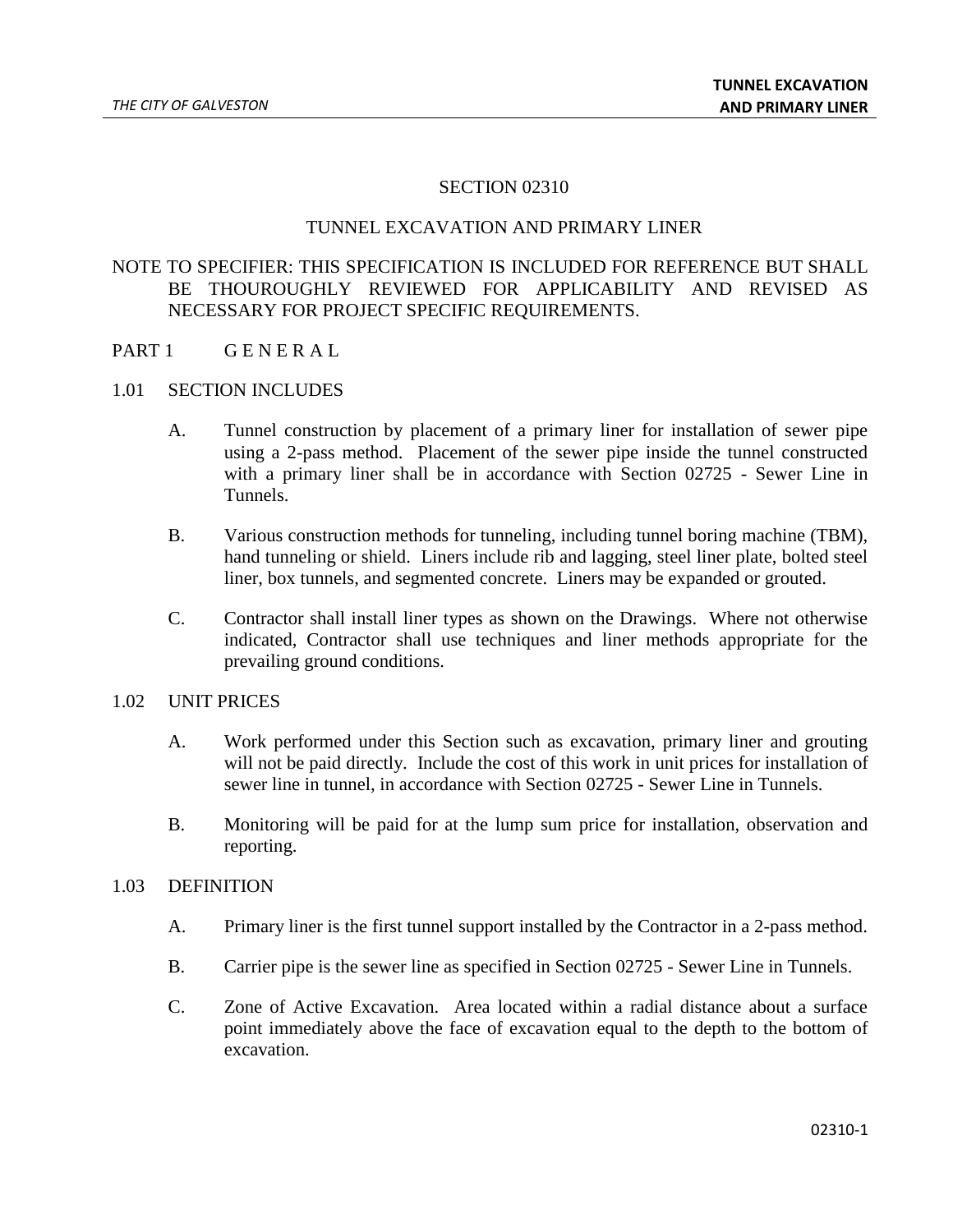- D. Critical Structure. Any building, structure, bridge, pier, or similar construction partially or entirely located within a zone of active excavation.
- E. Tunnel Boring Machine (TBM). Mechanized and fully shielded excavating equipment that is steerable, guided and articulated, with man entry.
- F. Tunneling Methodology. A written description, together with supporting documentation that defines Contractor's plans and procedures for the tunneling operations.
- G. Shield. Fabricated ground support, circular in section, providing a 360-degree protection to those working in it. Shield will have a cutting edge, and be equipped with independently operated hydraulic propulsion rams, allowing it to be steered. Liner is erected within a tail attached to the shield.
- H. Open Face. The face of a heading or tunnel which is unsupported during excavation (e.g., in hand mining or shield excavation).
- I. Closed Face. The face of a heading or tunnel which is provided support during the excavation process from a TBM, where the cutter head allows both partial exposure of the face and full closure, by means of hydraulically operated gates.

### 1.04 SUBMITTALS

- A. Make submittals in accordance with all sections and provisions of these specifications.
- B. The following submittals are required:
	- 1. Tunneling Methodology. A brief description of proposed tunnel methodology for review. The description should be sufficient to convey the following:
		- a. Proposed method of tunnel construction and type of face support and lining system.
		- b. Manufacturer and type of tunneling equipment proposed; type of lighting and ventilation systems.
		- c. Number and duration of shifts planned to be worked each day.
		- d. Sequence of operations.
		- e. Location of access shafts and work sites.
		- f. Method of spoil transportation from the face, surface storage and disposal location.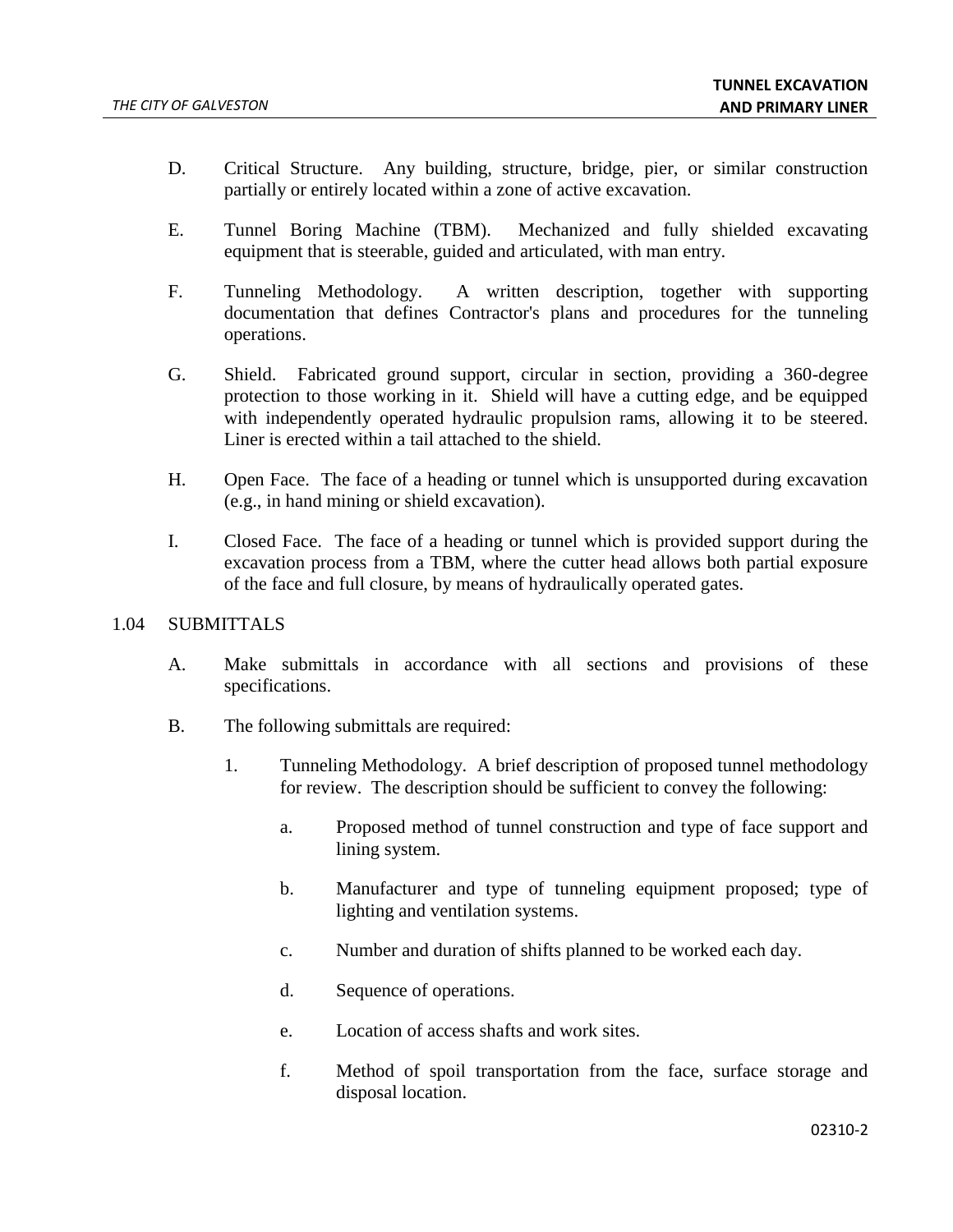- g. Method of installing pipe.
- h. Identify critical utility crossings and special precautions proposed.
- i. Manufacturer and type of any chemical grout proposed.
- 2. Drawings and Calculations. Submit for record purposes, drawings and calculations for any tunnel support system designed by the Contractor. Drawings shall be adequate for construction, and include installation details. Documents must be signed and sealed by a Professional Engineer registered in the State of Texas. Calculations shall include clear statement of criteria used for the design, as described in paragraph 1.06, Design Criteria.
- 3. Quality Control. Submit for review a brief description of quality control methods including:
	- a. Method and frequency of survey control.
	- b. Example of tunnel daily log.
	- c. Instrumentation plan showing location, and frequency of monitoring relative to critical structures within the zone of active excavation.
	- d. Settlement survey plan (may be included in instrumentation plan).
- 4. Geotechnical Investigation. When geotechnical investigations are conducted by the Contractor, submit results to the Owner's Representative for record purposes.
- 5. Monitoring Plans:
	- a. Instrumentation Monitoring Plan. Submit for review, prior to construction, a monitoring plan that includes a schedule of instrumentation design, layout of instrumentation points, equipment installation details, manufacturer's catalog literature, and monitoring report forms.
	- b. Surface Settlement Monitoring Plan. Submit a settlement monitoring plan for review prior to construction. The plan shall identify the location of settlement monitoring points, reference benchmarks, survey frequency and procedures, and reporting formats.
- 6. Structures Assessment. Preconstruction and post-construction assessment reports shall be provided for critical structures, namely those located within the zone of active excavation from the proposed tunnel centerline.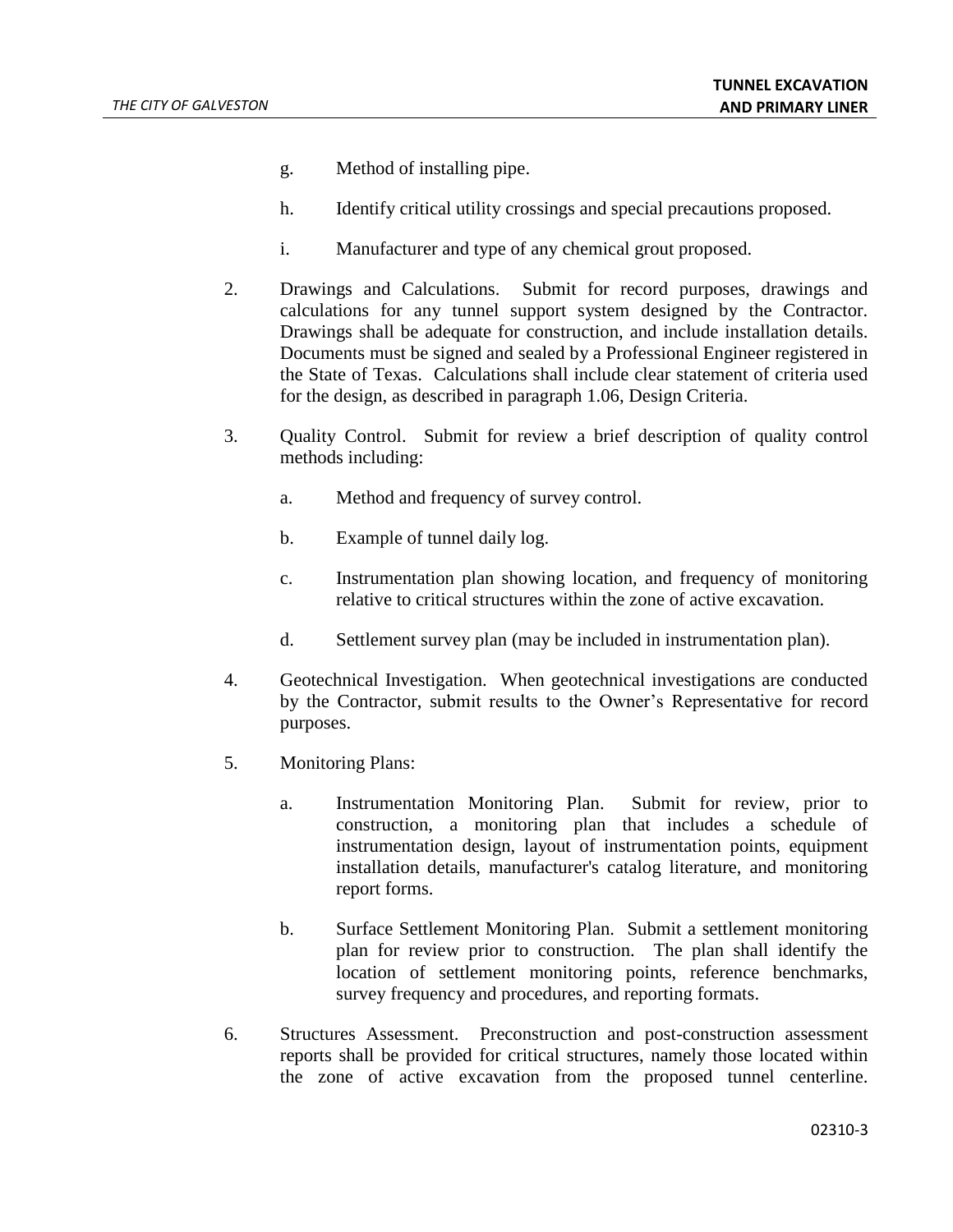Photographs or a video of any existing damage to structures in the vicinity of the sewer alignment shall be included in the assessment reports.

- 7. The readings of all monitoring shall be submitted to the Owner's Representative.
- 8. Daily Reports. The shift log as defined in paragraph 3.04, Pipe-jacked Tunneling Data, shall be maintained by the Contractor and must be made available to the Owner's Representative on request.

### 1.05 DESIGN CRITERIA

- A. The primary liner shall be designed by the Contractor's Professional Engineer for appropriate loading conditions and deflection criteria, including but not limited to: the overburden and lateral earth pressures, handling and installation stresses, loads imposed by the tunnel shield or tunnel boring machine thrust jacks, subsurface soil and water loads, grouting, and other conditions of service. Contractor shall be responsible for the design of the primary liner to carry construction loads in combination with overburden, earth and hydrostatic loads.
- B. The criteria to be used at railroad crossings shall be Cooper E-80 locomotive loading distributions in accordance with AREA specifications for culverts. In the design, account for additive loadings due to multiple tracks. Liner type for railroad crossings shall be as specified or as indicated on the Drawings.
- C. The criteria for truck loading shall be HS-20 vehicle loading distributions in accordance with AASHTO.
- D. The liner system shall be compatible with any special requirements shown on the Drawings.

### PART 2 PRODUCTS

### 2.01 STEEL LINER PLATES

- A. In locations shown on the Drawings, liner plate shall be manufactured from steel conforming to ASTM A36 and ASTM A283, as manufactured by Armco Steel Corporation (4-flange), Commercial Intertech, Inc. (4-flange), or equal, and certified by manufacturer for compliance with the Specifications.
- B. Bolts and nuts shall conform to ASTM A307, Grade A.
- C. Plates shall be punched for bolting on both longitudinal and circumferential seams and shall be fabricated to permit complete erection from inside the tunnel. Plates shall be of uniform fabrication and those intended for one size tunnel shall be interchangeable.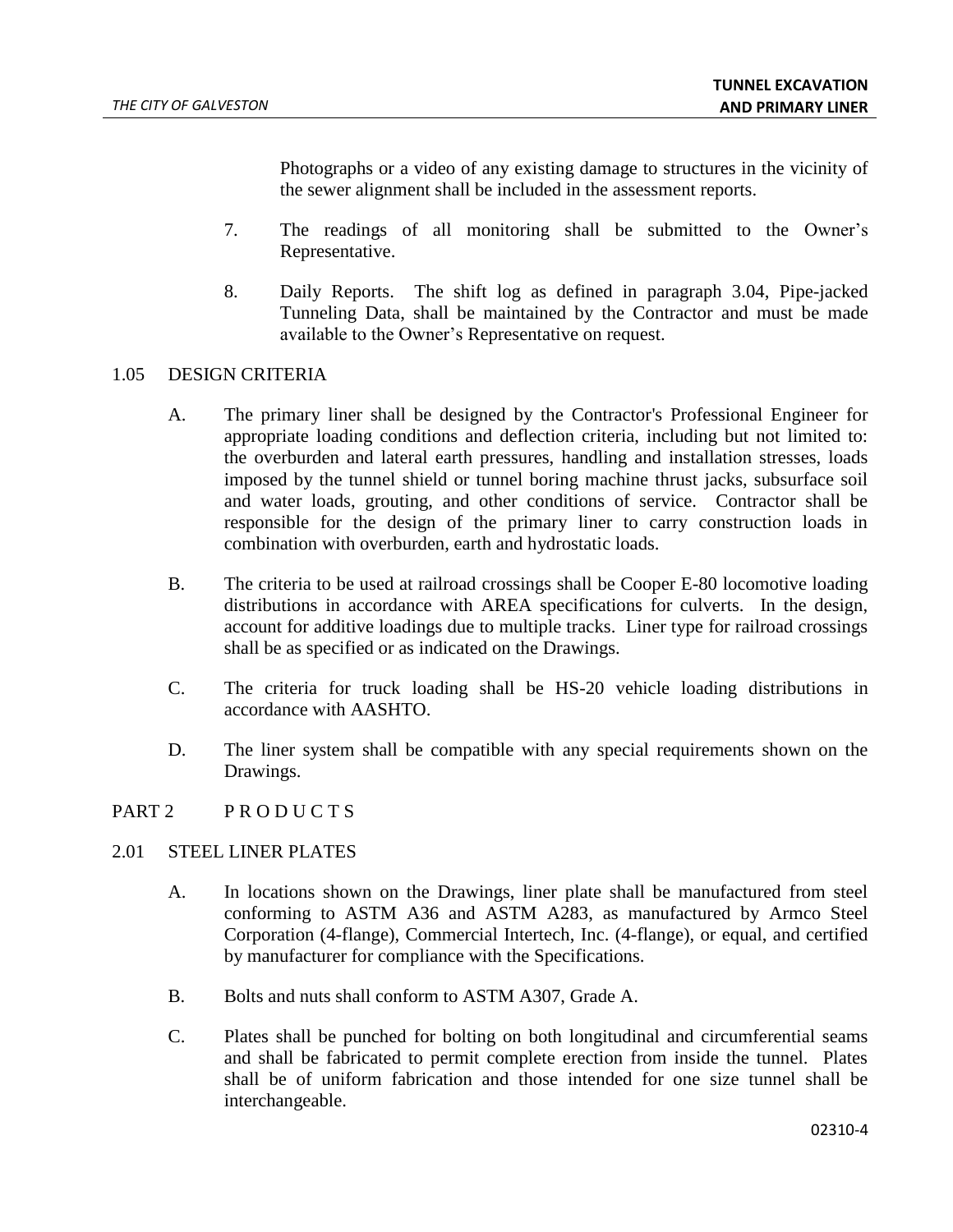- D. Material used for construction of liner plates shall be in good condition.
- E. A sufficient number of bolted steel liner plates shall be equipped with approximately 2-inch diameter grout holes furnished with plugs. Holes shall be located near plate center.

## PART 3 EXECUTION

#### 3.01 PREPARATION

- A. Use methods for tunneling operations that will minimize ground settlement. Select a method which will control flow of water, prevent loss of soil into the tunnel, and provide stability of the face under anticipated conditions.
- B. Conduct tunneling operations in accordance with applicable safety rules and regulations, OSHA standards and Contractor's safety plan. Use methods which include due regard for safety of workmen, adjacent structures, utilities, and the public.
- C. Maintain clean working conditions inside the tunnel and shafts.
- D. For tunneling under railroad embankments, highways, or streets, perform the installation so as to avoid interference with the operation of the railroads, highways, or streets, except as approved by the owner of the facility.
- E. Support the ground continuously in a manner to prevent loss of ground and keep the perimeters and faces of the tunnel stable.
- F. The completed primary tunnel lining shall have full bearing against the ground. The peripheral space between the support elements and the excavated surface shall be grouted or shall be closed by expanding the support elements against the ground to achieve full bearing as the tunnel advances.
- G. Ground Conditions. The Contractor may perform additional exploration by geotechnical borings in advance of construction to define necessary parameters for design of the primary tunnel liner, planning and designing the ground water control system, and for selection of tunneling method and equipment to successfully complete each tunnel reach.
- H. The Contractor shall be aware that various existing soil borings, piezometers, or instrument wells, where indicated on the Drawings, may coincide with the proposed tunnel alignment. These may or may not have been backfilled with grout and, therefore, caution should be used in tunneling through these locations. Contractor shall take mitigating measures to counter any effect these boreholes, piezometers, or instrument wells may have on tunneling operations.

### 3.02 GROUND WATER CONTROL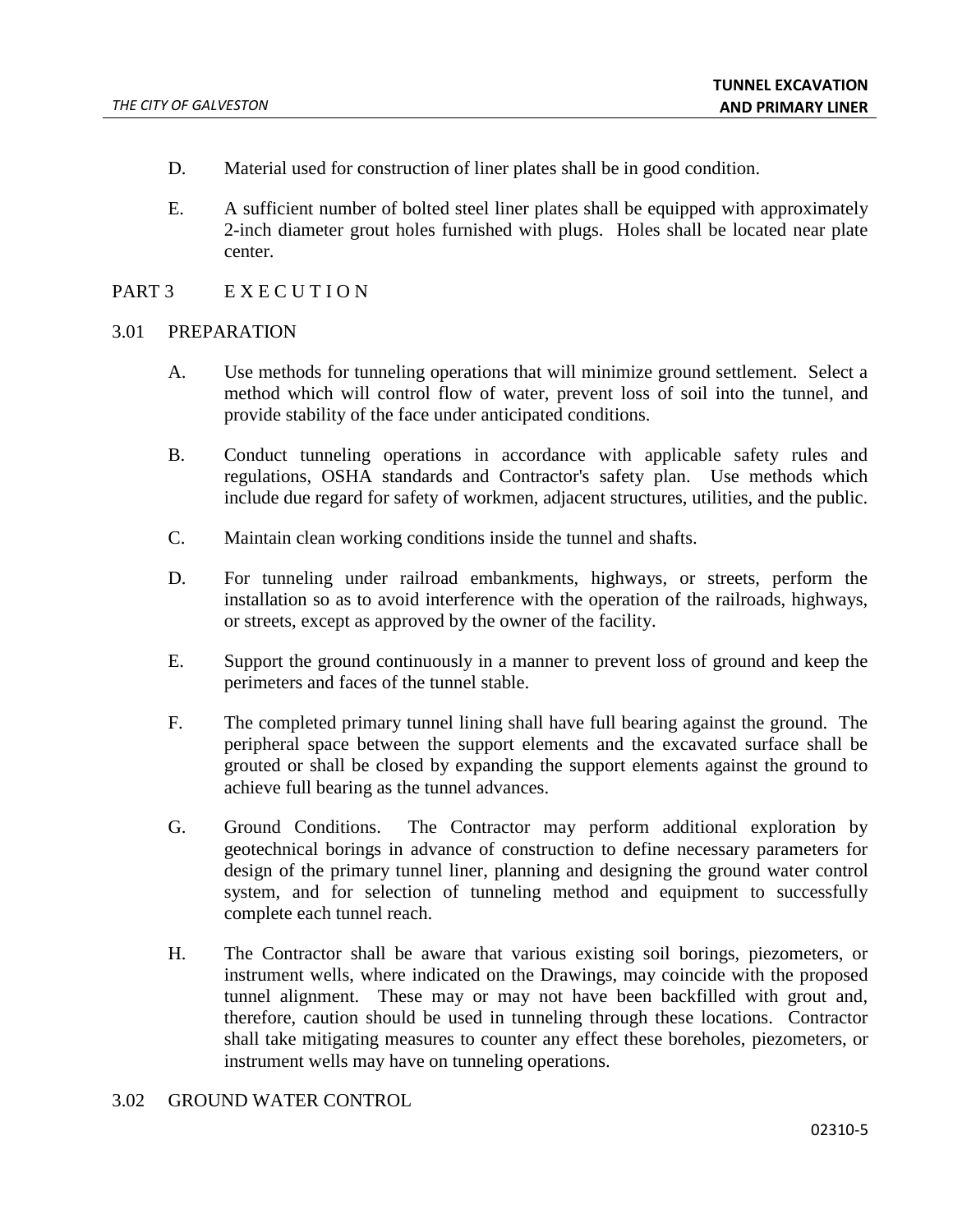- A. Contractor shall provide the necessary ground water control measures to perform the work and to provide safe working conditions. Contractor shall comply with the provisions of Section 01563 - Control of Ground Water and Surface Water.
- B. Contractor shall anticipate that portions of the tunnel excavation may be below the ground water table and in cohesionless soils, even if not indicated on the soil borings, and in conditions which may require a ground water control system for the tunneling operations. Contractor shall install filter fabrics, backer rods and other means as necessary to prevent piping of fines into tunnel.
- C. If the Contractor chooses pumping installations to control the ground water level or installs a pervious liner through water bearing layers, the Contractor shall install and maintain an instrumentation system to monitor the water level and to detect any movement in adjacent structures and property.
- D. The dewatering system for tunnels shall remain in operation until the carrier pipe has been installed and the annular space is fully grouted, or until a watertight liner designed for hydrostatic pressures is installed.
- E. Tunneling for which ground water control is necessary shall not proceed until monitoring data indicate that the ground water control system is operating in accordance with the Contractor's plan.

### 3.03 EQUIPMENT

- A. The Contractor shall be responsible for selection of tunneling equipment which, based on past experience, has proven to be satisfactory for excavation of the soils to be encountered.
- B. The Contractor shall employ tunneling equipment that will be capable of handling the various anticipated ground conditions and which minimizes loss of soil ahead of the face and allows satisfactory support of the excavated face.
- C. A TBM or shield shall conform to the shape of the tunnel with a uniform perimeter that is free of projections that could produce over excavation or voids. An appropriately sized over cutting bead may be provided to facilitate steering. In addition it shall:
	- 1. Be capable of full directional guidance.
	- 2. Be capable of full-face closure, or permit ready installation of breasting boards.
	- 3. Be equipped with appropriate tail in which liner is erected.
	- 4. Be capable of correcting roll.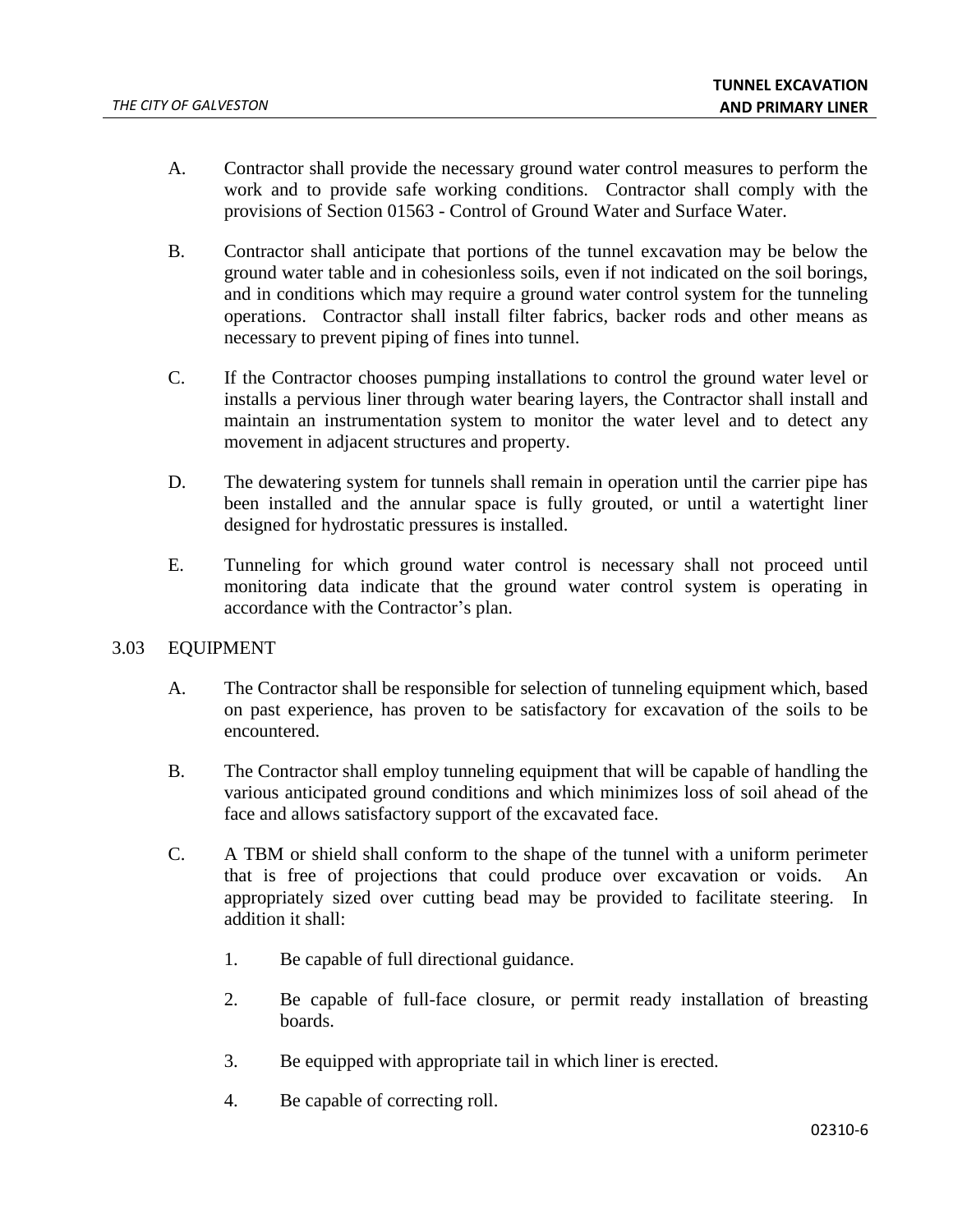- 5. Be designed to handle adverse ground conditions including ground water ingress.
- 6. Be equipped with visual display to show the operator actual position of TBM or shield relative to design reference.
- D. Air Quality. Provide equipment to maintain proper air quality of tunnel operations during construction in accordance with OSHA requirements.
- E. Enclose lighting fixtures in watertight enclosures with suitable guards. Provide separate circuits for lighting, and other equipment.
- F. Electrical systems shall conform to requirements of National Electrical Code NFPA70.

## 3.04 TUNNELING DATA

- A. Maintain shift logs of construction events and observations. The Owner's Representative shall have access to the Contractor's logs with regard to the following information:
	- 1. Location of face by station and progress of tunnel drive during shift.
	- 2. Hours worked per shift on tunneling operations.
	- 3. Completed field forms for checking line and grade of the tunneling operation, showing achieved tolerance relative to design alignment. Steering control logs will generally be acceptable for shield or TBM driven tunnels.
	- 4. Location, elevation and brief soil descriptions of soil strata and strata boundaries.
	- 5. Ground water control operations and piezometric levels, ground water inflow location and rates.
	- 6. Observation of any lost ground or other ground movement.
	- 7. Any unusual conditions or events.
	- 8. Reasons for operational shutdown in the event a drive is halted.
- B. Primary liner shall be clearly marked with paint every 20 feet along the tunnel with distance in feet from centerline of the preceding shaft.

# 3.05 TUNNEL EXCAVATION AND PRIMARY LINER INSTALLATION

A. Tunnel Excavation.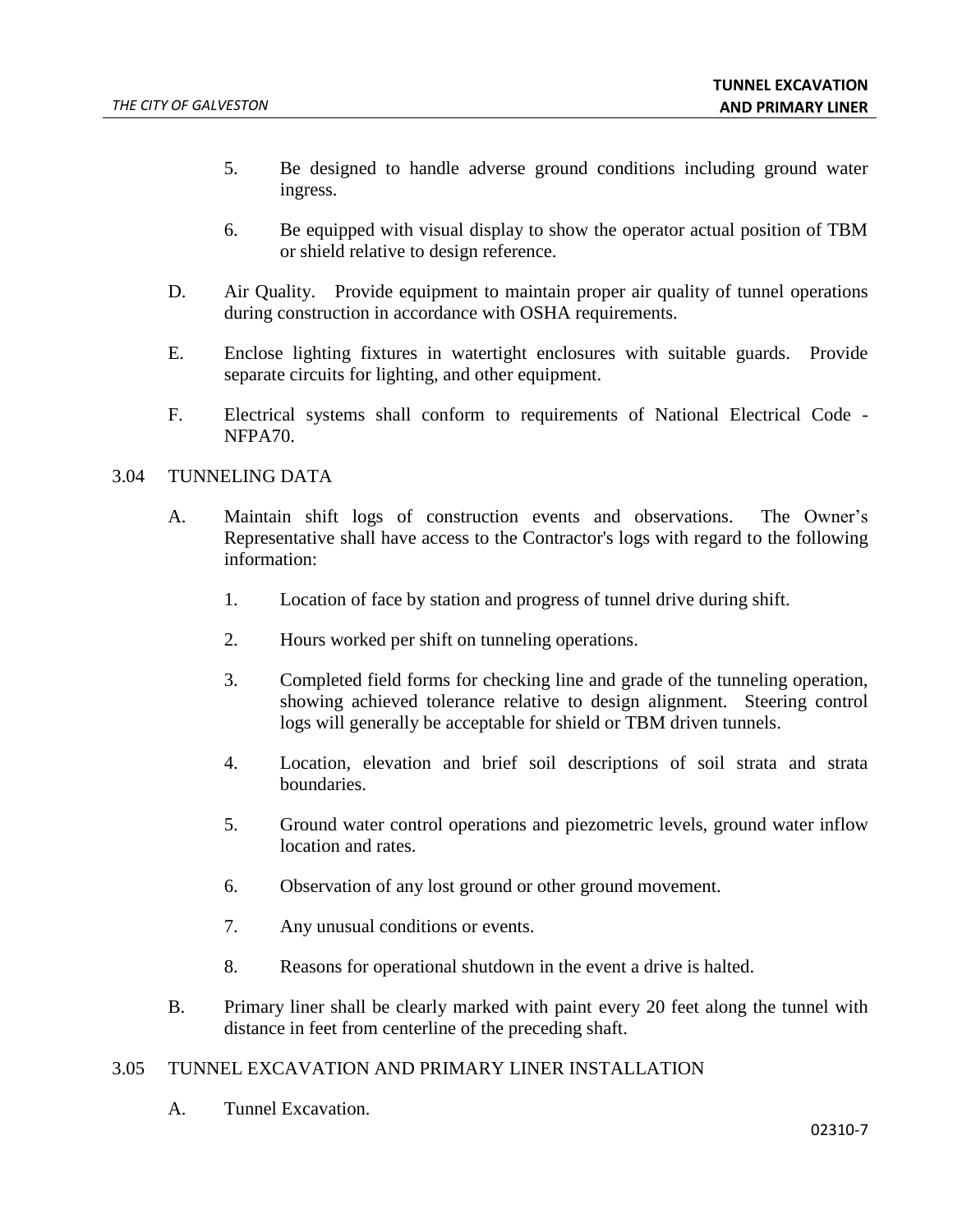- 1. Conduct tunneling operations in accordance with applicable safety rules and regulations, and Contractor's safety plan. Use methods which include due regard for safety of workmen, adjacent structures, utilities, and the public.
- 2. Tunnel excavation shall remain within the easements and rights-of-way indicated on the Drawings, to the lines and grades designated on the Drawings. The excavation shall be of sufficient size to allow the installation of the sewer pipe to the lines and grades indicated on the Drawings.
- 3. Open-face excavations:
	- a. Keep the face breasted or otherwise supported and prevent falls, excessive raveling, or erosion. Maintain standby face supports for immediate use when needed.
	- b. During shutdown periods, support the face of the excavation by positive means; no support shall rely solely on hydraulic pressure.
- 4. Closed-face excavation:
	- a. Control volume of spoil removed. Determine that the advance rate and the excavation rate are compatible to avoid over excavation or loss of ground.
	- b. When cutting head is withdrawn for any purpose, keep excavated face supported and stabilized.
	- c. When the face of the machine is open for maintenance, monitor conditions that might threaten the stability of the heading. Take appropriate action to prevent or limit influx of soils and water which would threaten the stability of the heading.
- 5. Whenever there is an identified condition which could endanger the tunnel excavation or adjacent structures, operate continually for 24 hours a day, including weekends and holidays, without intermission until the condition no longer exists.
- B. Determination of primary liner size and section shall be the sole responsibility of the Contractor, to match the construction methods and equipment described in the tunneling methodology submittal. Tunnels shall be of sufficient size to permit efficient excavation operations, to provide sufficient working space for placing the primary tunnel liner, and to allow for installation of the sewer pipe.
- C. Primary Liner Installation: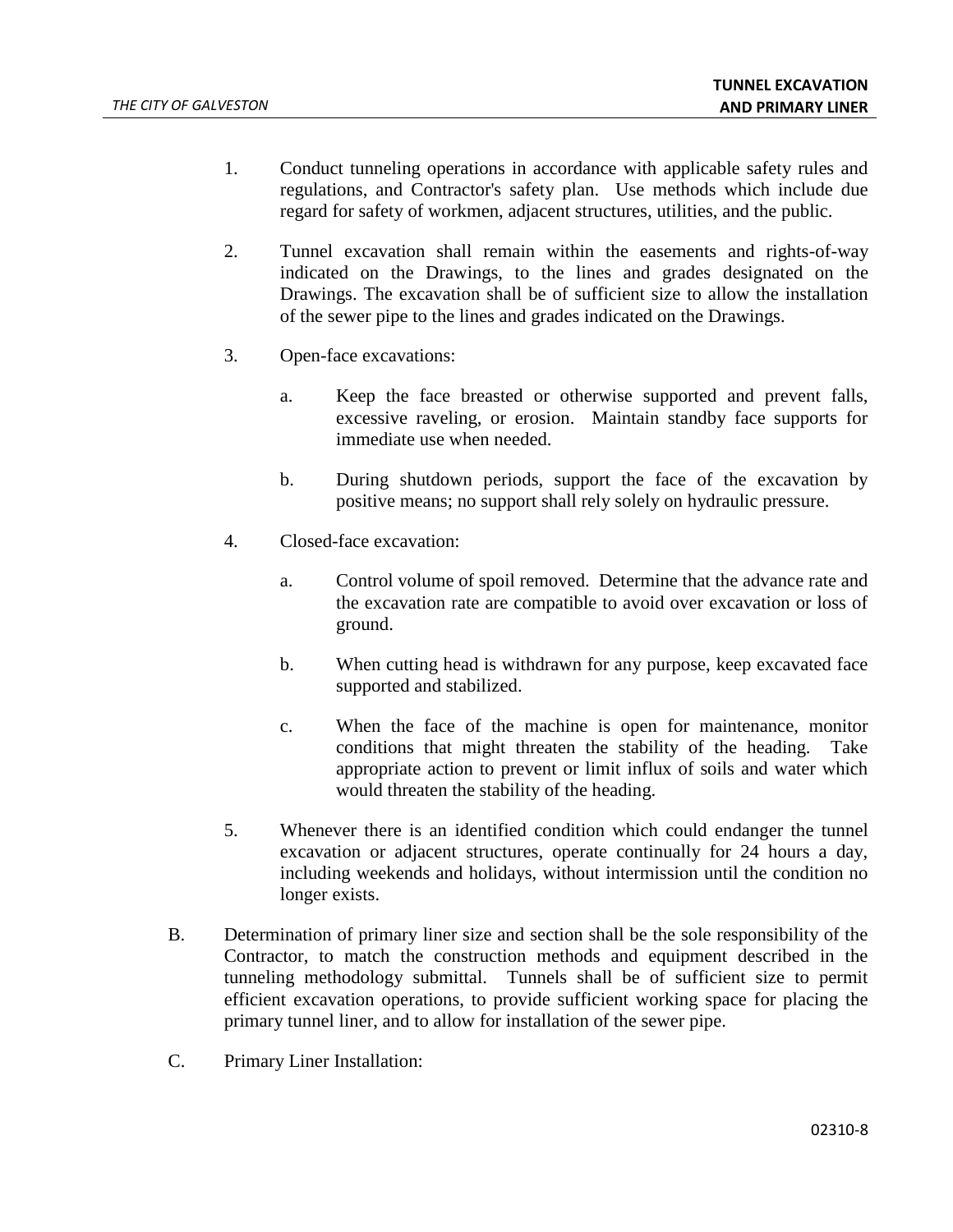- 1. Contractor's method shall ensure full bearing of the soil against the primary liner without significant settlement or movement of the surrounding soil. To fill the void behind the primary liner, either an expandable liner (e.g., ring beams and timber lagging) or a nonexpandable liner (e.g., bolted steel liner plates) may be used provided grout is placed behind the nonexpandable liner. Box tunnel where the ground is excavated to a true shape may be ungrouted.
- 2. When using a TBM or tunnel shield, advance the equipment only far enough to permit construction of one primary liner set, entirely within the equipment shield.
- 3. Filter fabric shall be installed around the exterior of the primary liner when using steel ribs and lagging. Backer rods shall be installed at ribs as required to control migration of fines. Windows in lagging shall be closed.
- 4. After grouting, deflection of liner shall be no more than allowable, nor shall the liner be distorted by excessive pressure.
- D. Seal blind headings with a temporary bulkhead.
- E. Grouting: Requirements pertaining to grout mix design and tunnel grouting are provided in Section 02330 - Tunnel Grout.

# 3.06 CONTROL OF TUNNEL LINE AND GRADE

- A. Construction Control.
	- 1. The Owner's Representative will establish the baselines and benchmarks indicated on the Drawings. Contractor shall check baselines and benchmarks at the beginning of the Work and report any errors or discrepancies to the Owner's Representative.
	- 2. Use the baselines and benchmarks established by the Owner's Representative to establish and maintain construction control points, reference lines, and grades for locating tunnel.
	- 3. Establish control points sufficiently far from the face so as not to be affected by tunneling operations.
- B. Benchmark Movement. The Contractor shall ensure that if settlement of the ground surface occurs during construction which affects the accuracy of the temporary benchmarks, the Contractor shall detect and report such movement and reestablish temporary bench marks. The locations of the permanent monumentation benchmarks are indicated on the Drawings. Advise the Owner's Representative of any settlement affecting the permanent monumentation benchmarks.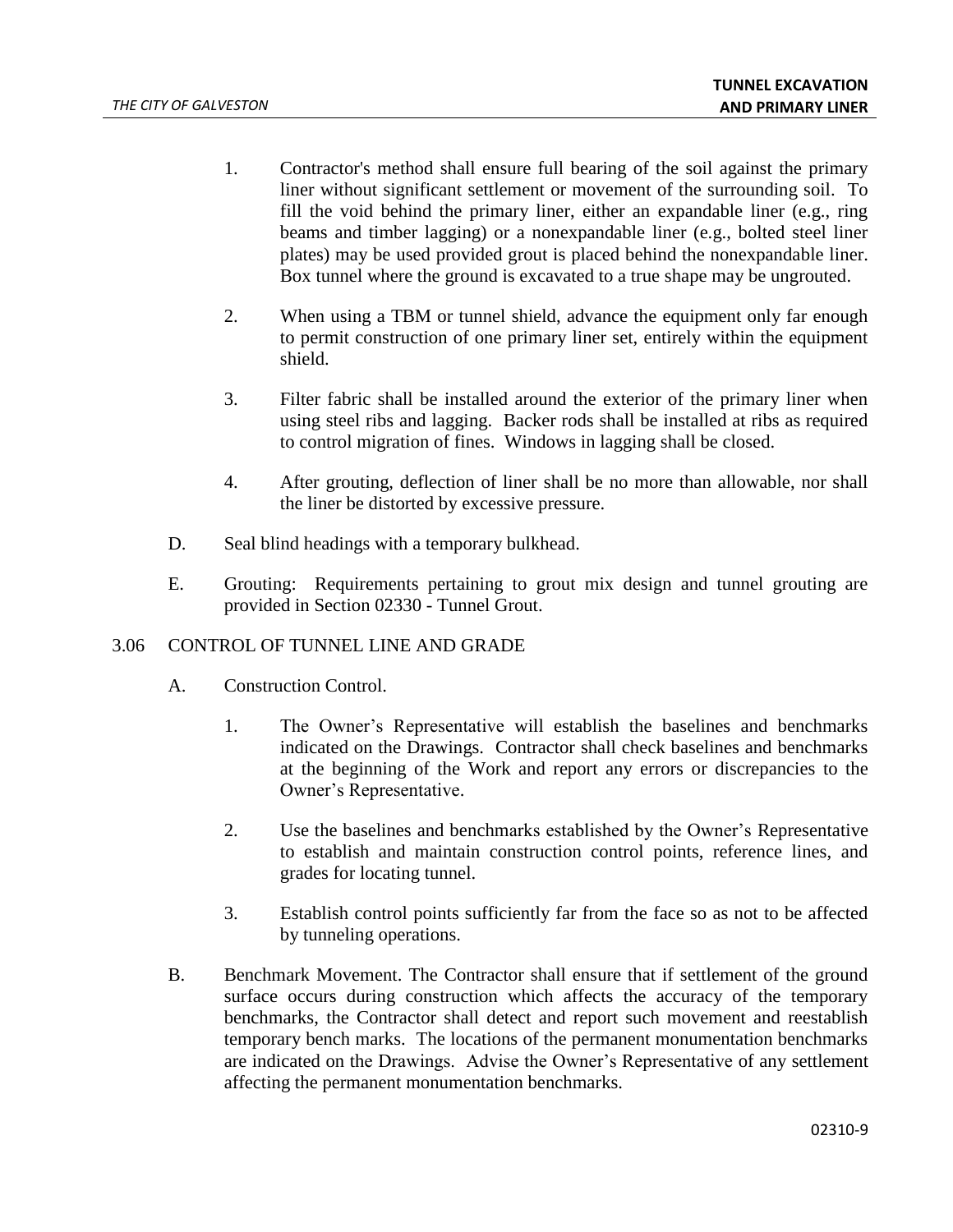- C. Line and Grade.
	- 1. Maintain a means sufficient to check alignment and grade continuously.
	- 2. Check the survey control for tunneling against an aboveground undisturbed reference at least once each week and once for each 250 feet of tunnel constructed.
	- 3. When excavation is off line or grade, make alignment corrections to avoid reverse grades in gravity sewers.
	- 4. Construct primary liner to such tolerances that permit the installation of sewer pipe to be completed to the tolerances given in Section 02725 - Sewer Line in Tunnels.
- D. Earth Movement. The Contractor shall be responsible for damages due to settlement from any construction-induced activities or occurrences.
	- 1. The Contractor shall survey the crown, invert, and springline on each side of the primary liner at 50-foot intervals, or a minimum of once per shift, or more frequently if line and grade tolerances have been exceeded, to ensure the alignment is within the tolerances specified. The survey shall be conducted immediately behind the tunnel excavation to allow immediate correction of misalignment.
	- 2. The Contractor should be aware that if settlement of the ground surface should occur during construction of the tunnel which will affect the accuracy of the temporary benchmarks established by the Owner's Representative, it shall be the Contractor's responsibility to detect and report such movement. The locations of the permanent monumentation benchmarks are indicated on the Drawings; the Contractor may use these to verify temporary benchmark accuracy. Advise the Owner's Representative of any settlement affecting the permanent monumentation benchmarks. Upon completion, the field books pertaining to monitoring of the permanent monumentation benchmarks shall be submitted to the Owner's Representative.

## 3.07 MONITORING

- A. Instrumentation Monitoring. Instrumentation requirements are shown on the Drawings. Instrumentation specified shall be accessible at all times to the Owner's Representative. Readings shall be submitted promptly to the Owner's Representative
	- 1. Install and maintain an instrumentation system to monitor and detect movement of the ground surface and adjacent structures. Establish vertical control points at a distance from the construction areas that avoids disturbance due to ground settlement.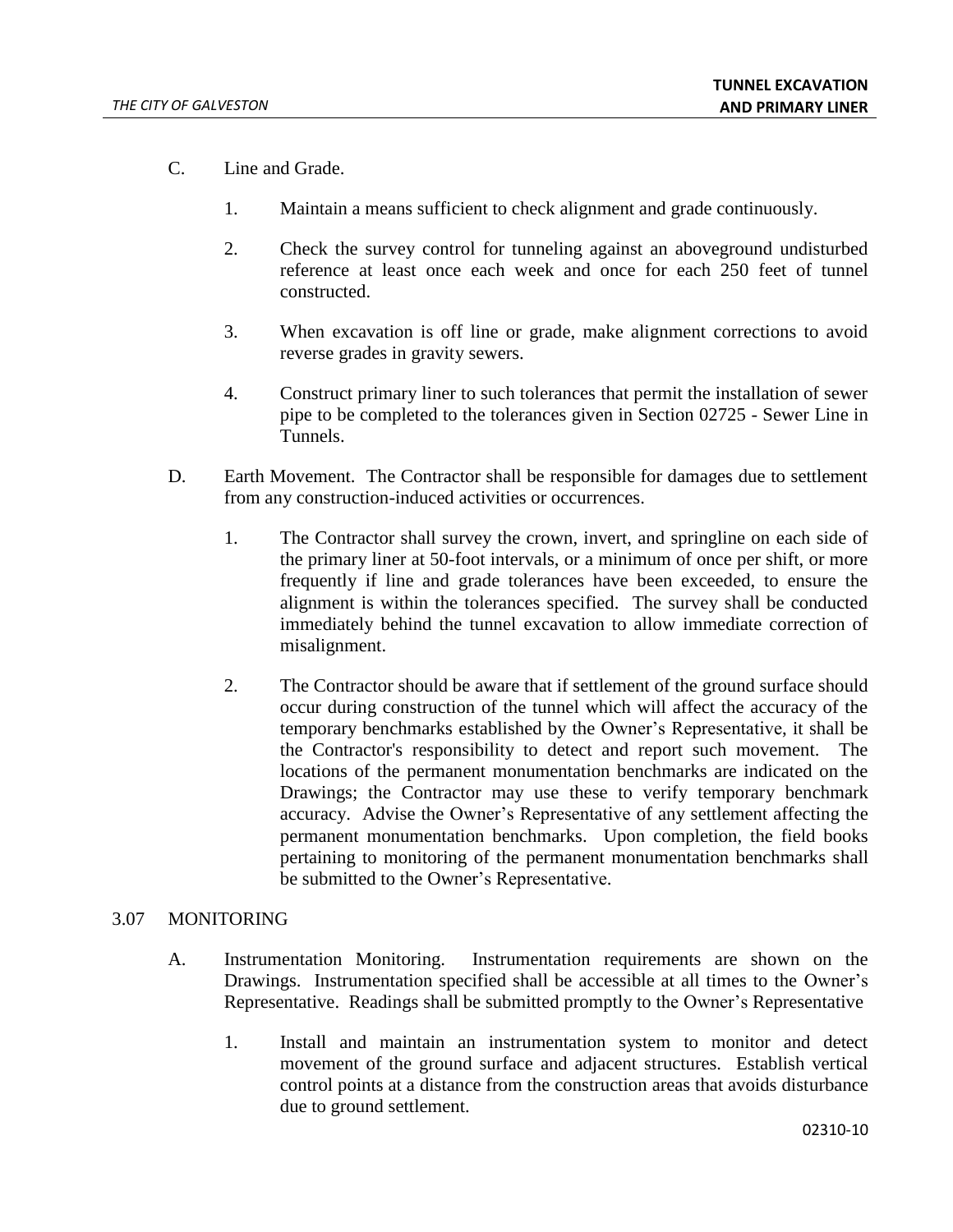- 2. Installation of the instrumentation shall not preclude the Owner's Representative, through an independent contractor or consultant, from installing instrumentation in, on, near, or adjacent to the construction work. Access shall be provided to the work for such independent installations.
- 3. Instruments shall be installed in accordance with the Drawings and the manufacturer's recommendations.
- B. Surface Settlement Monitoring
	- 1. Establish monitoring points on all critical structures.
	- 2. Record location of settlement monitoring points with respect to construction baselines and elevations. Record elevations to an accuracy of 0.01 feet for each monitoring point location. Monitoring points should be established at locations and by methods that protect them from damage by construction operations, tampering, or other external influences.
	- 3. Ground surface elevations must be recorded on the centerline ahead of the tunneling operations at a minimum of 100-foot intervals or at least three locations per tunnel drive. For primary lined tunnels greater than 60 inches cut diameter also record similar data at approximately 20 feet each side of the centerline. Settlement monitoring points must be clearly marked by studs or paint for ease of locating.
	- 4. Railroads. Monitor ground settlement of track subbase at centerline of each track.
	- 5. Utilities and Pipelines. Monitor ground settlement directly above and 10 feet before and after the utility or pipeline intersection.
- C. Reading Frequency and Reporting. The Contractor shall submit to the Owner's Representative, records of readings from the various instruments and survey points.
	- 1. Instrumentation monitoring results to be read at the frequency specified and unless otherwise specified, shall be started prior to the zone of active excavation has passed and until no further detectable movement occurs.
	- 2. Surface settlement monitoring readings shall be taken:
		- a. Prior to the zone of active excavation reaching that point,
		- b. When the tunnel face reaches the monitoring point (in plan), and
		- c. When the zone of active excavation has passed and no further movement is detected.